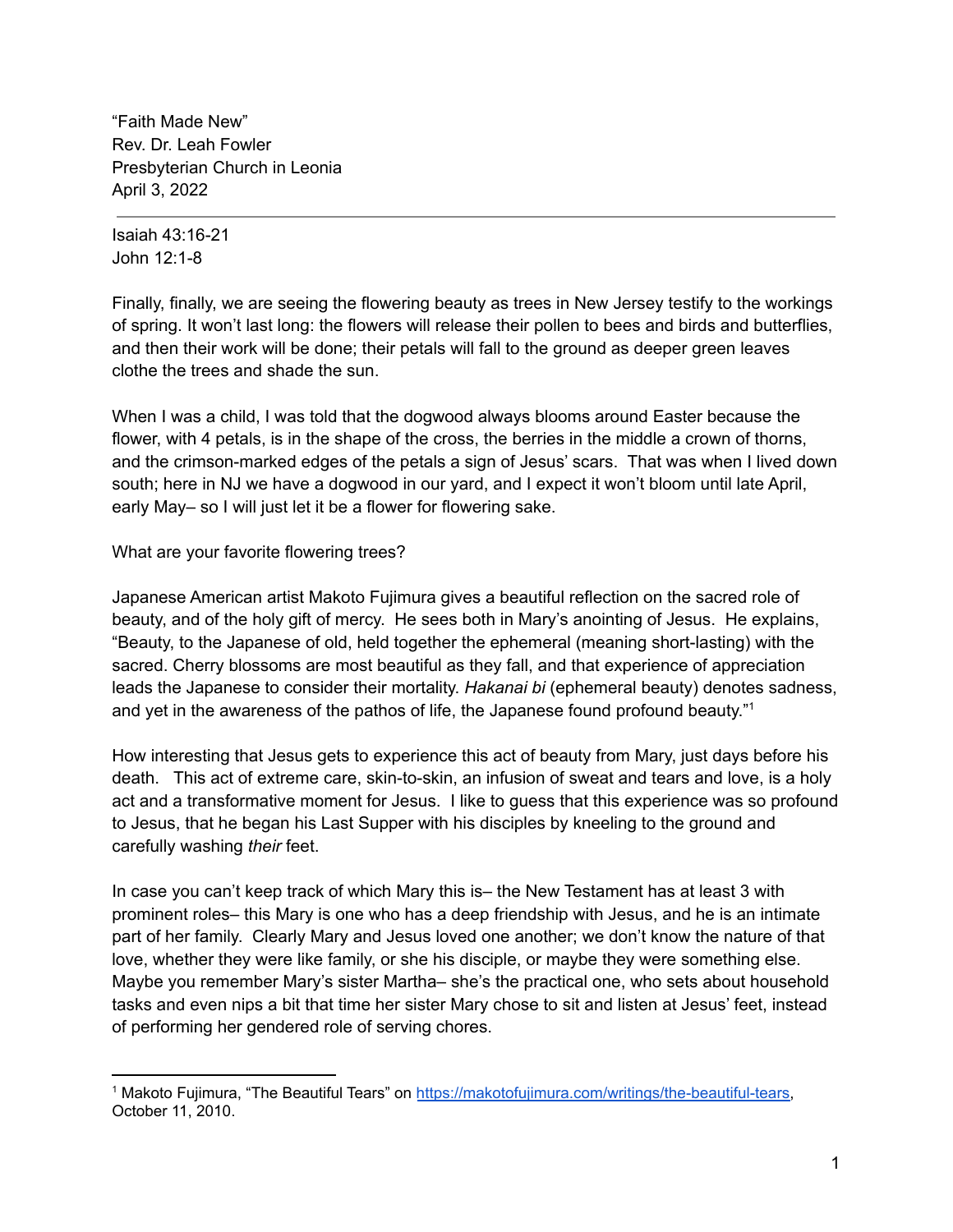Or maybe you remember Mary's brother Lazarus, whom the gospels say Jesus loved, who became sick and died. Mary and Martha each registered their complaint before Jesus: "Lord, if you had been here, my brother would not have died." This lament is both a bold statement of faith: that Jesus *actually* holds power over life and death– and an accusation: because he has this power, Lazarus' death is his fault. When Jesus asks that they roll away the stone, Martha– always the practical one– resisted "Lord, he has already been dead 4 days! Think about the stench!" Still, Jesus called into the tomb: "Lazarus, come out!" And Lazarus emerged, still wrapped in his burial cloths, until Jesus commanded, "Unbind him, and let him go!"

News spread about this throughout Judea, and it greatly concerned the religious leaders, because if the dead can't stay dead, then what *can* we count on, really? Not only that, these leaders had choreographed a careful dance with Roman power– some in protection of the Jewish people, so that their lives may be preserved in the shadow of a great and tyrannical rule, and others in alliance with Rome, as they benefited from tyranny. Jesus raising the dead was a strange and disruptive twist to this dance, and quite dangerous, too.

We see Lazarus in this dinner gathering at their Bethany home. Already, the religious leaders had plotted to kill Jesus, and commanded that anyone who had knowledge of Jesus' whereabouts must report him. I wonder about Lazarus, someone who has seen death for 4 days. What did he know that he wasn't telling us? What did it look like? What did it sound like? What did it *smell* like?

I imagine after having smelled death, Lazarus couldn't care *less* what the Roman authorities thought of him. Freed from fear, I imagine him at dinner, while everyone else held the anxiety of being found out, even being executed, Lazarus was mindfully chewing each bite of bread, heaping praise upon Martha for the delicious fish, savoring each sip of wine– perhaps even this time, offering to help his sister Martha with the chores of serving and cleaning.

As Mary saw Lazurus with his life made new, her faith was made new. Too overcome to show her gratitude with words, she showed it by performing an act of beauty. Taking the jar of ointment her family had meant for Lazarus' death, she broke it open.

The artist Fujimura wrote, "Art, like Jesus' tears and Mary's nard, spreads in our lives, providing useless beauty for those willing to ponder. Many consider the arts to be the "extra" of our lives, an embellishment that is mere leisure. Yet how many hours of sacrifice go into being able to play a sonata by Chopin? Or a dancer's flight on stage at the Lincoln Center? What many consider extra, and even wasteful, may come to define our humanity. That evening at Bethany, in that aroma that Mary spilled, there were Leonardo da Vinci's paintings and Johann Sebastian Bach's cantatas floating in the air... Every act of creativity is, directly or indirectly, an intuitive response to offer to God what [God] has given to us." 2

<sup>2</sup> Ibid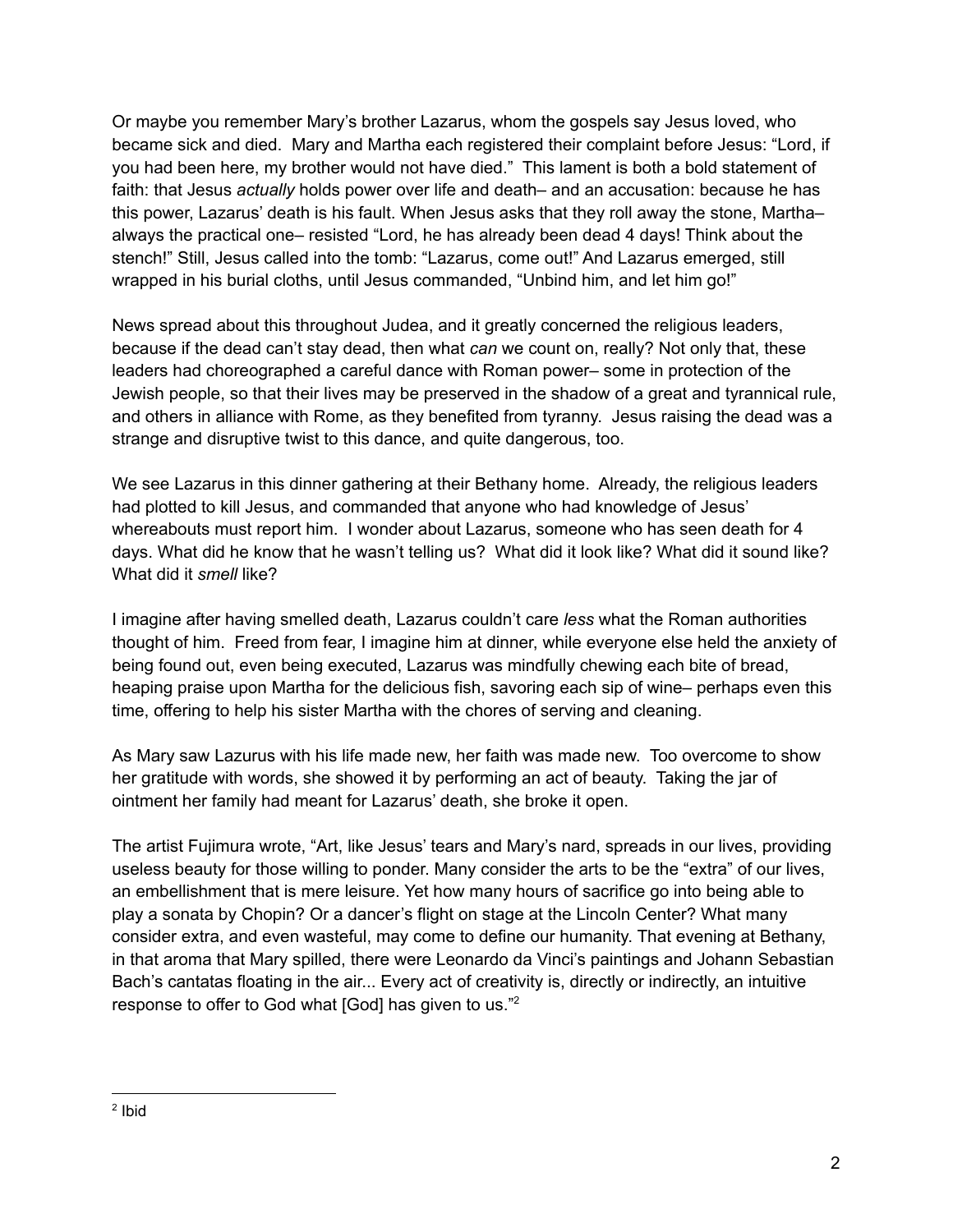Trees, flowers, oil, hair, beauty and mercy are all fine and good. But what about the poor? Judas raised a very valid question, even if the gospel makes clear his hidden intent was more about siphoning off money for himself than to feed the hungry. Some would say that Jesus' response, "There will always be poor among us" justifies poverty. However, Deuteronomy 15:11 records God's command, "Since there will never cease to be poor on the earth, I therefore command you, 'Open your hand to the poor and needy neighbor in your land.' We can assume that Jesus implicitly understood that care and justice for the poor would *always* be a part of his mission and legacy. But tending to the body, in that moment, was a salvific act that mirrored Jesus' offering of his own body in days to come.

Salve– the meaning of it is an ointment that provides healing and protection. Each night until the warmer weather comes, we slather our daughter's hands in Aquaphor, and then cover them in cotton gloves so that her skin renews while she sleeps; usually she does this herself while we tuck her in, but sometimes it's a mother's hands that massage salve, skin to skin, into her hands and wrists, fingers lacing through fingers. When we do not do this ritual, her skin becomes raw and chapped from her multiple hand-washings and hand-sanitizer; we are in a pandemic, and she thinks more about germs than I ever did as a child.

That ointment Mary generously poured onto Jesus was not just an expensive spa treatment. It represented salvation itself. Mary modeled with her body that our bodies can be vehicles for salvation, as she prepared Jesus for offering his own.

There is a certain grace in the giving and receiving of another's body: whether in sex, or in caring for a baby, in nursing, or serving the bodily needs of the homeless, or in washing the body of a geriatric parent, in making and sharing art or music. If we are present, we are mindful of the beauty and the flaws, the humble and the glorious, the shameful and the wonderful, the human and the divine aspects of the one we are touching.

What Mary shows us is that our bodies are vehicles for salvation. This anointing involved an exchange of dirt for ointment, of the lowest part of the body with the highest part of the body. Mary, with her hands, her sweat, her tears, anointed Jesus with the ritual instrument of perfumed ointment, and in doing so prepared Jesus himself to *become* the healing ointment, the salve, the salvation for others. Though its purpose seemed senseless, its value was priceless.

Are there small or large ways you can share that beauty and mercy that points us toward salvation? For some, it may be serving food to the poor, or gardening, or playing Bach. It could be the care with which you help prepare our worship space. I have noticed that in those times when I can quiet the rush, and sit down with my child at her art table and make something together, something holy happens. It's certainly not in my artistic ability; instead, I suspect that as we share in a creative process, we are tapping into the creative power of God. The stresses of the world lift a bit as I am mindful of how color spills on paper, or allow myself to be taught by a technique my daughter has learned. This is not escapism; rather, it is blessing through creation, that prepares me for taking part in God's ongoing creation and redemption of the